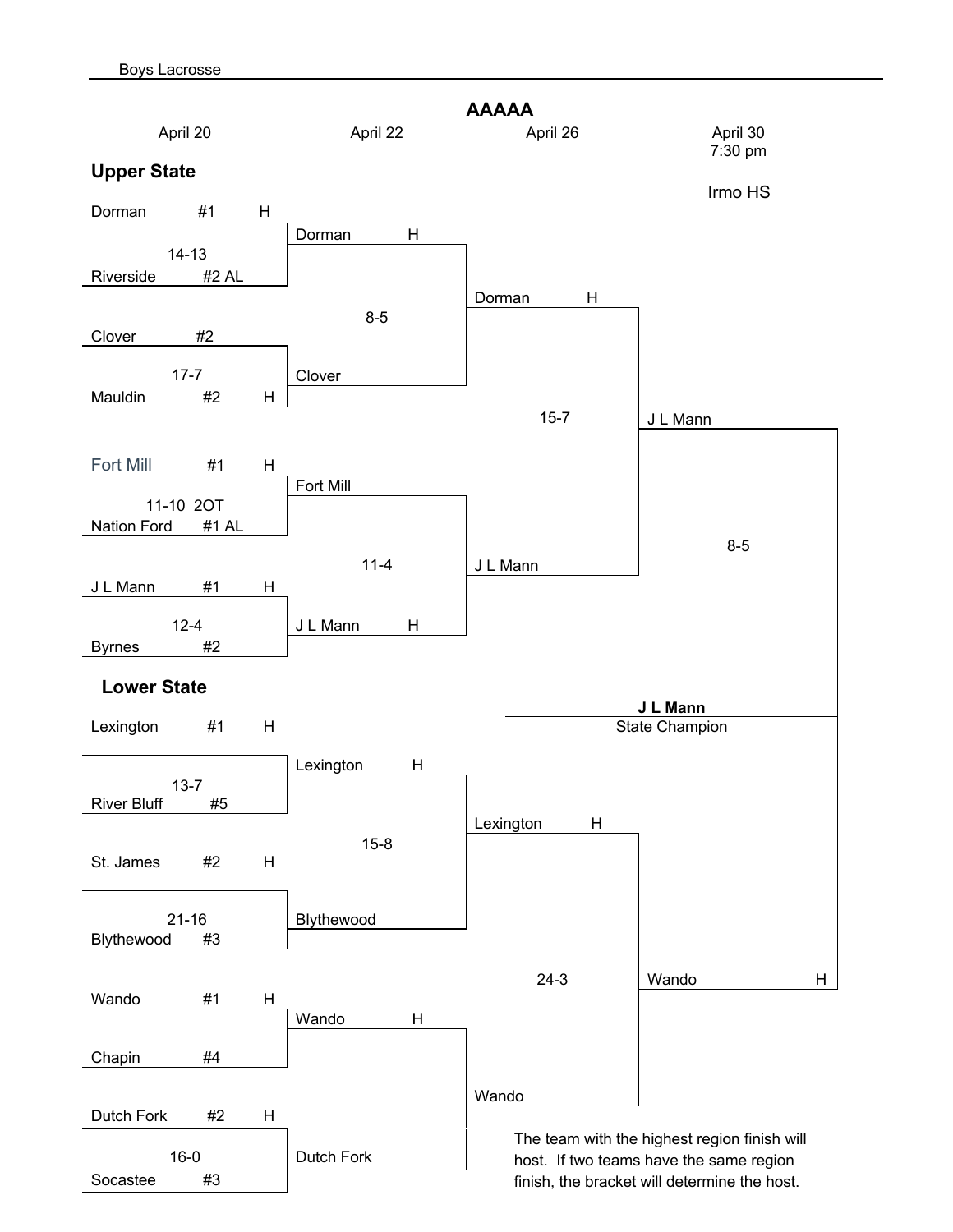|                                 | <b>AAAA</b>            |                                  |                            |
|---------------------------------|------------------------|----------------------------------|----------------------------|
| April 21                        | April 24               | April 27                         | May 1<br>3:30 pm           |
| 1 - A C Flora<br>H              |                        |                                  |                            |
| $20 - 1$                        | A C Flora<br>Η         |                                  | <b>IrmoHS</b>              |
| 16 - Eastside                   |                        |                                  |                            |
|                                 | $14 - 5$               | A C Flora<br>H                   |                            |
| 8 - Greenville<br>Н             |                        |                                  |                            |
| 6-5 2OT                         | Greenville             |                                  |                            |
| 9 - James Island                |                        |                                  |                            |
|                                 |                        |                                  | A C Flora                  |
| 4 - Oceanside Coll H            |                        | $18 - 5$                         |                            |
| $19 - 4$                        | Oceanside Collegiate H |                                  |                            |
| 13 - Catawba Ridge              |                        |                                  |                            |
|                                 | $18-2$                 | Oceanside                        |                            |
| 5 - Lucy Beckham<br>H           |                        | Collegiate                       |                            |
| $20 - 11$                       | Lucy Beckham           |                                  |                            |
| 12 - Myrtle Beach               |                        |                                  |                            |
|                                 |                        |                                  |                            |
|                                 |                        |                                  | <b>Bishop England</b>      |
|                                 |                        |                                  | <b>State Champion</b>      |
| 2 - May River<br>Н              |                        |                                  |                            |
| $11 - 7$                        | Η<br>May River         |                                  |                            |
| 15 - Hilton Head Island         |                        |                                  |                            |
|                                 | $12 - 8$               | <b>Christ Church</b>             | $11 - 7$                   |
| 7 - Christ Church<br>H          |                        |                                  |                            |
| $13 - 0$                        | <b>Christ Church</b>   |                                  |                            |
| 10 - Irmo                       |                        |                                  |                            |
|                                 |                        | $7 - 4$                          |                            |
| 3 - Waccamaw<br>Н<br>$16 - 6$   |                        |                                  | <b>Bishop England</b><br>H |
|                                 | Η<br>Waccamaw          |                                  |                            |
| 14 - North Myrtle Beach         |                        |                                  |                            |
|                                 | $15 - 4$               | Н                                |                            |
| 6 - Bishop England H<br>$9 - 4$ |                        | <b>Bishop England</b>            |                            |
| 11 - Academic Magnet            | <b>Bishop England</b>  | <b>Highest Seeded Team Hosts</b> |                            |
|                                 |                        |                                  |                            |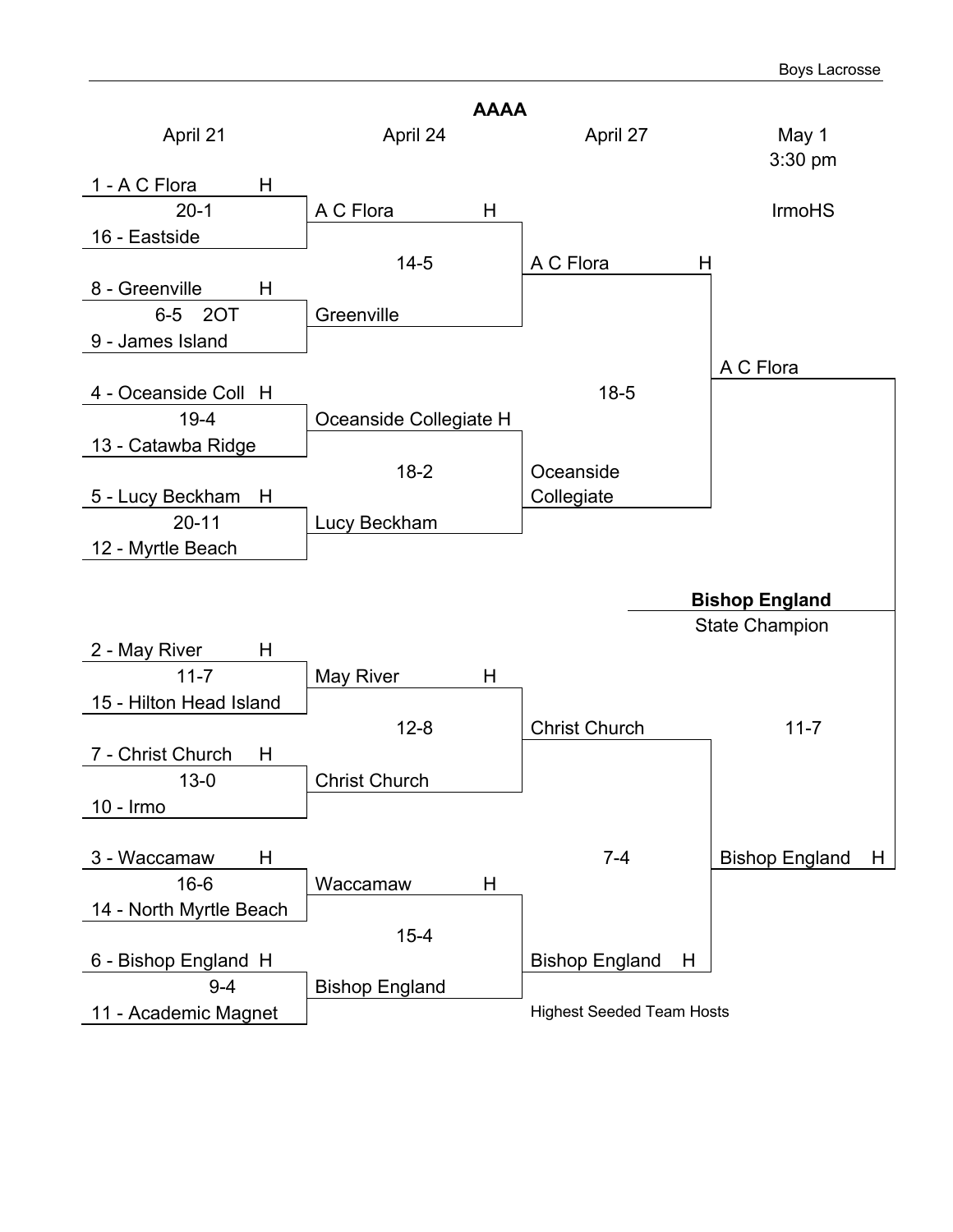### **STATE LACROSSE TEAM CHAMPIONS (2009-10 – 2020-21)**

|         | <b>Champion</b>         | Coach                | <b>Score</b> | <u>Runner-up</u>      | Coach                   |
|---------|-------------------------|----------------------|--------------|-----------------------|-------------------------|
| 2009-10 | Greenville              | Shane Lecroy         | $10 - 8$     | Wando                 | <b>Garett Rosecrans</b> |
| 2010-11 | Fort Mill               | Jim Van Blarcom      | $16 - 12$    | Greenville            | Shane Lecroy            |
| 2011-12 | Wando                   | <b>Lance Renes</b>   | $7 - 6$      | Dorman                | <b>Matt Lindner</b>     |
| 2012-13 | Wando                   | Lance Renes          | $8 - 5$      | Fort Mill             | Steve Nadolski          |
| 2013-14 | Fort Mill               | Steve Nadolski       | $15 - 13$    | Wando                 | Lance Renes             |
| 2014-15 | Wando                   | <b>Lance Renes</b>   | $13 - 6$     | Fort Mill             | Steve Nadolski          |
| 2015-16 | Wando                   | <b>Lance Renes</b>   | $6 - 5$      | Fort Mill             | Steve Nadolski          |
|         |                         |                      | <b>AAAAA</b> |                       |                         |
|         | Champion                | Coach                | Score        | Runner-up             | Coach                   |
| 2016-17 | Wando                   | Lance Renes          | $19 - 9$     | <b>Nation Ford</b>    | <b>Brian Holland</b>    |
| 2017-18 | Wando                   | Lance Renes          | $15 - 8$     | Dutch Fork            | <b>Reed Gunter</b>      |
| 2018-19 | <b>Fort Mill</b>        | <b>Parker Thomas</b> | $15 - 3$     | Wando                 | Lance Renes             |
| 2019-20 | COVID-19                | No Finals            |              |                       |                         |
| 2020-21 | <b>Bishop England</b>   | <b>Tyler Tracy</b>   | $11 - 7$     | <b>AC Flora</b>       | Mickey Purdy            |
|         |                         |                      | <b>AAAA</b>  |                       |                         |
|         | Champion                | Coach                | <b>Score</b> | Runner-up             | Coach                   |
| 2016-17 | <b>Bishop England</b>   | <b>Jeff Weiner</b>   | $11 - 4$     | <b>AC Flora</b>       | Mickey Purdy            |
|         | 2017-18 Oceanside Coll. | <b>Tom Harris</b>    | $15 - 5$     | Greenville            | Shane LeCroy            |
|         | 2018-19 Oceanside Coll. | <b>Tom Harris</b>    | $16 - 5$     | <b>Bishop England</b> | <b>Tyler Tracy</b>      |
|         | 2019-20 COVID-19        | No Finals            |              |                       |                         |
|         | 2020-21 JL Mann         | <b>Rob Searfoss</b>  | $8-5$        | Wando                 | Lance Renes             |

#### **SCHOOL RECORDS**

#### **Most State Championships**

6 .............Wando.................................... 2012, 13, 15, 16, 17, 18

#### **Most Consecutive State Championships**

| 2 Oceanside Collegiate  2018, 19 |  |  |
|----------------------------------|--|--|

### **CAREER COACHING WINS**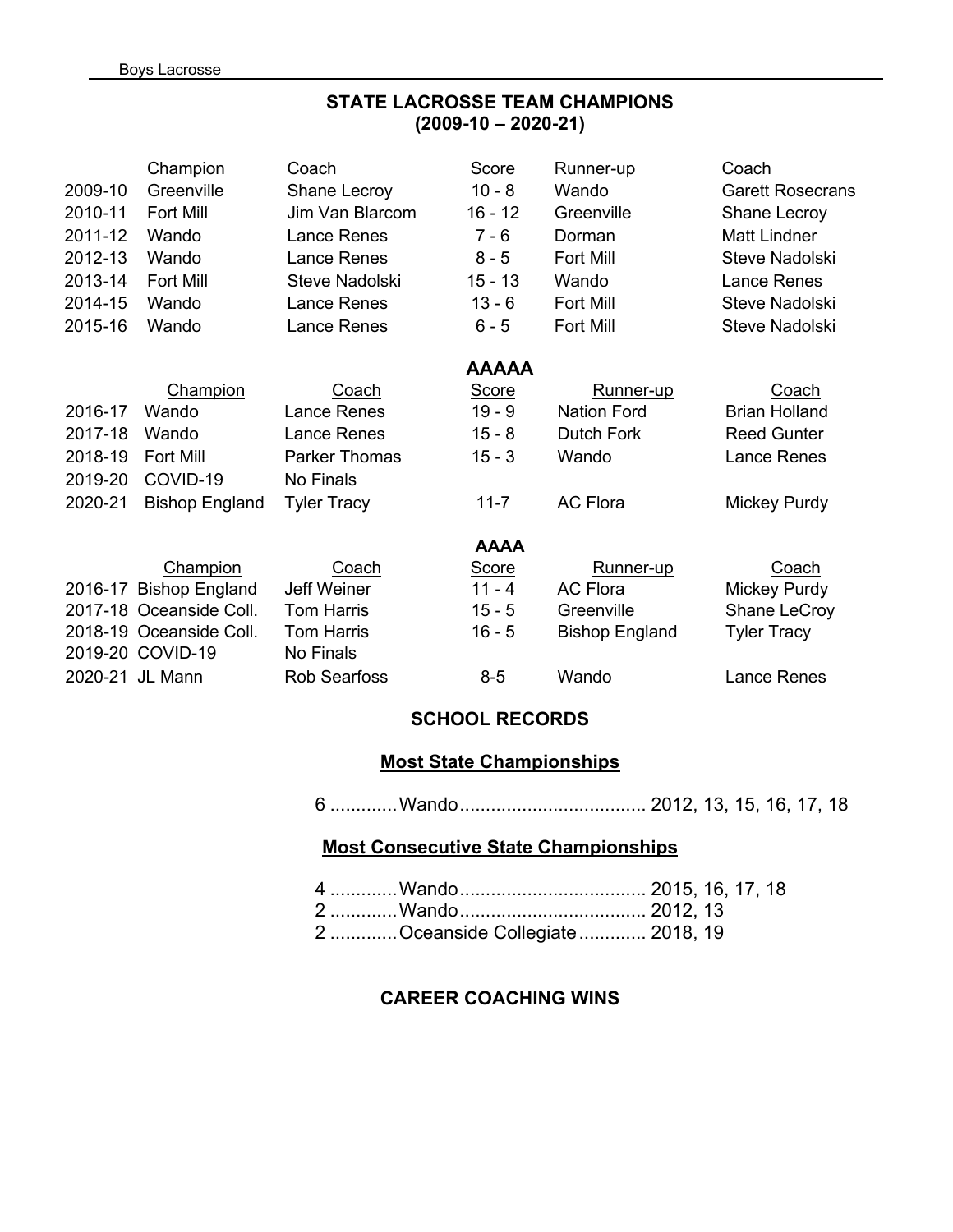## **TEAM RECORDS**

### **Most Consecutive Team Wins**

| 7 Blythewood 2017 |
|-------------------|
|-------------------|

## **Most Goals Scored By One Team in a Game**

23 ...........Blythewood............................. 2015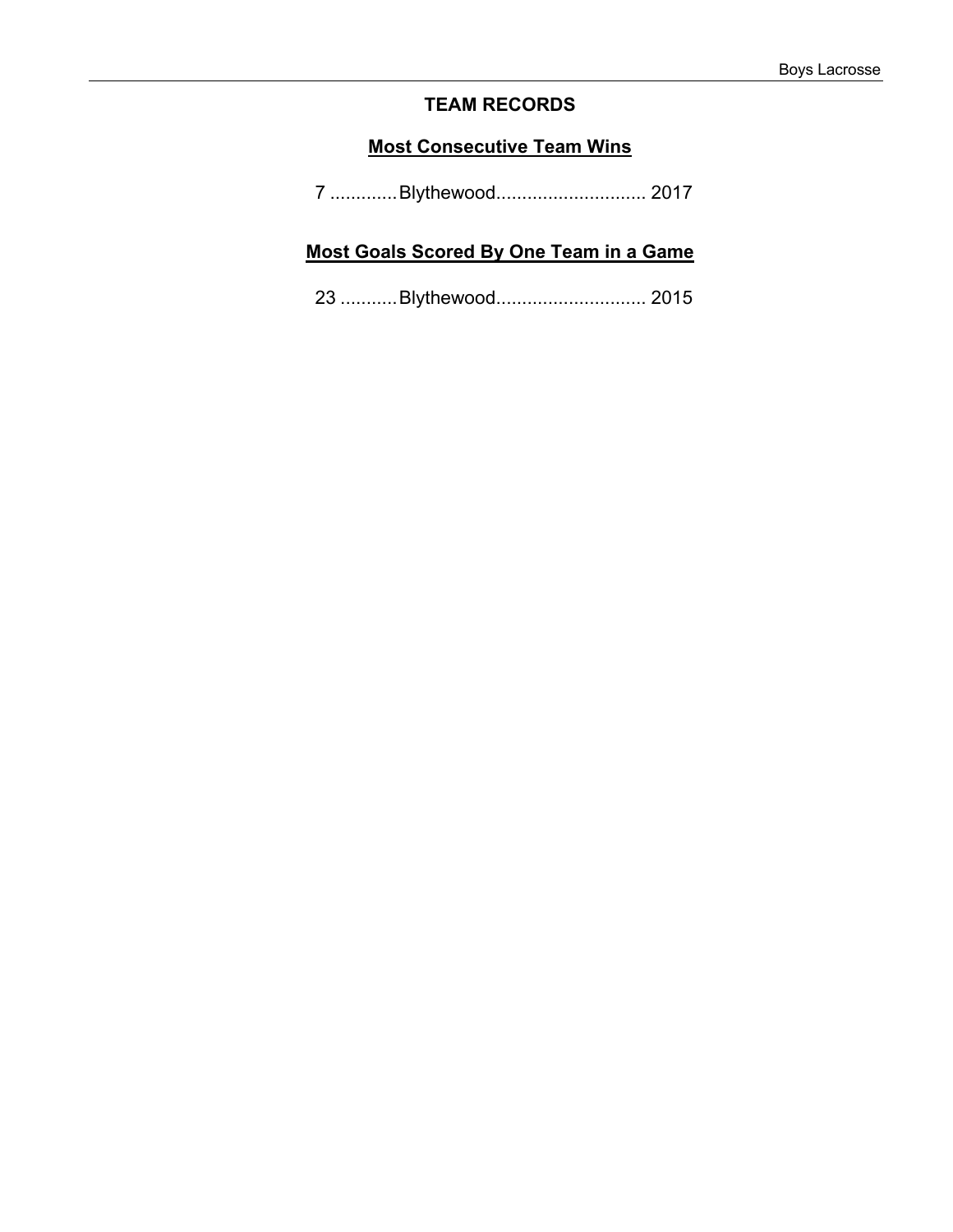## **Most Goals Scored in a Game by Both Teams**

31 ........... St. James vs. Carolina Forest ......................2015

# **Longest Winning Streak**

### **INDIVIDUAL RECORDS**

#### **Most Goals in a Career**

| 94 Landon Barrow Blythewood 2014-17 |  |
|-------------------------------------|--|
|                                     |  |

### **Most Goals in a Season**

#### **Most Goals in a Game**

|  | 11Christian Castillo St. Joseph's 2017 |  |
|--|----------------------------------------|--|
|  | 7Sean BuchananBlythewood 2011          |  |
|  | 6Michael Alessi St. James  2015        |  |

#### **Most Assists in a Career**

| 81Landon Barrow Blythewood 2014-17 |  |
|------------------------------------|--|
|                                    |  |
|                                    |  |
|                                    |  |

### **Most Assists in a Season**

| 35Landon Barrow Blythewood 2016 |  |
|---------------------------------|--|
|                                 |  |
|                                 |  |
|                                 |  |

#### **Most Assists in a Game**

| 4Bryan BarrowBlythewood 2016 |  |
|------------------------------|--|
|                              |  |

## **Most Points in a Career**

| 175Landon Barrow Blythewood 2014-17 |  |
|-------------------------------------|--|
|                                     |  |